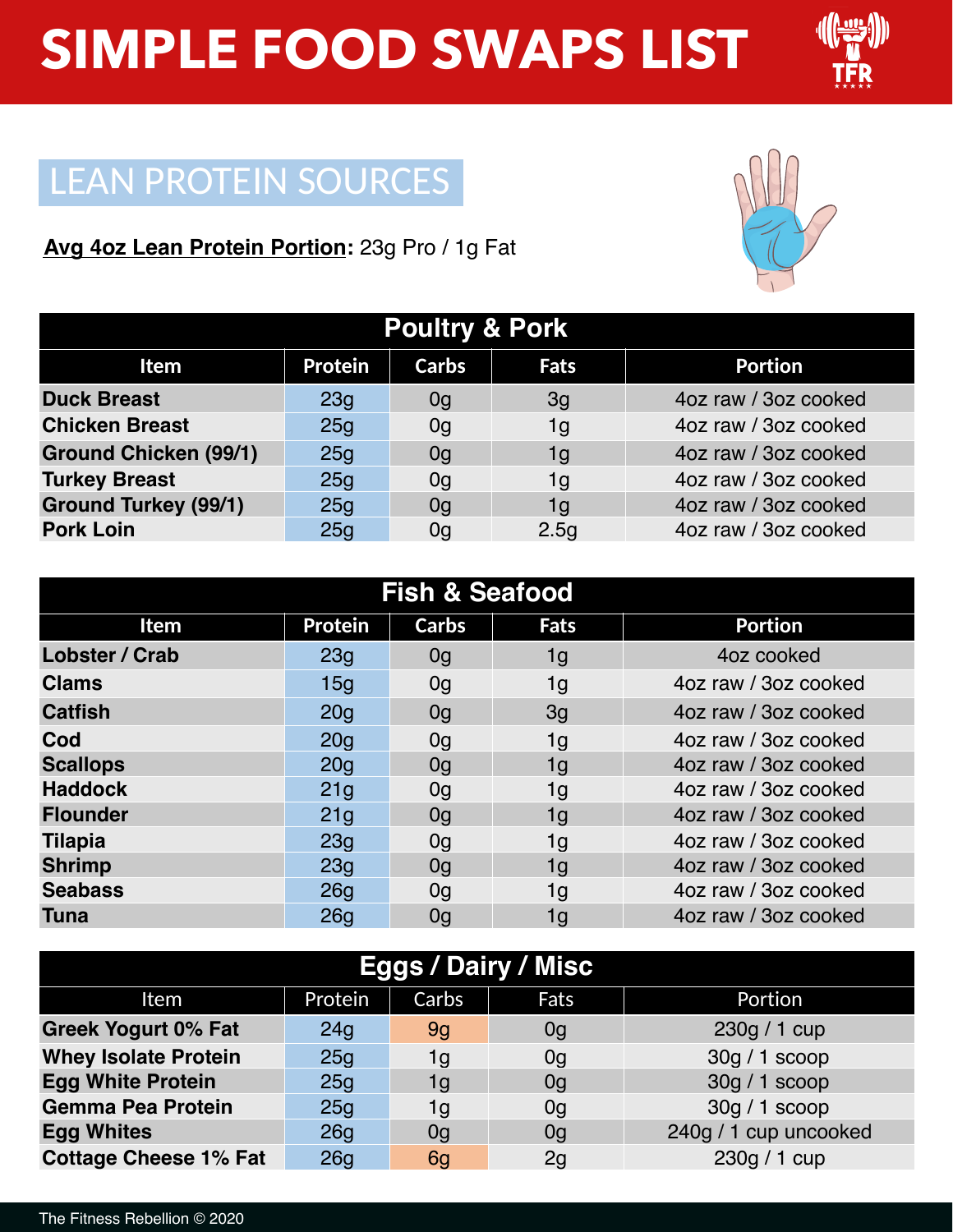

## FATTY PROTEIN SOURCES

### **Avg 4oz Fatty Protein Portion:** 23g Pro / 8g Fat



| <b>Poultry &amp; Pork</b>       |                 |       |                 |                      |  |
|---------------------------------|-----------------|-------|-----------------|----------------------|--|
| Item                            | <b>Protein</b>  | Carbs | <b>Fats</b>     | <b>Portion</b>       |  |
| <b>Chicken Thigh (skinless)</b> | 24 <sub>q</sub> | 0g    | 6g              | 4oz raw / 3oz cooked |  |
| <b>Turkey Thigh (skinless)</b>  | 24g             | 0g    | 6g              | 4oz raw / 3oz cooked |  |
| <b>Spiral Ham</b>               | 20 <sub>q</sub> | 5g    | 6g              | 4oz raw / 3oz cooked |  |
| <b>Pork Chops</b>               | 24g             | 0g    | 11 <sub>q</sub> | 4oz raw / 3oz cooked |  |

| <b>Fish &amp; Seafood</b> |                 |              |             |                      |  |  |
|---------------------------|-----------------|--------------|-------------|----------------------|--|--|
| <b>Item</b>               | <b>Protein</b>  | <b>Carbs</b> | <b>Fats</b> | <b>Portion</b>       |  |  |
| <b>Sword Fish</b>         | 22g             | 0g           | 5g          | 4oz raw / 3oz cooked |  |  |
| <b>Trout</b>              | 24q             | 0g           | 7.5g        | 4oz raw / 3oz cooked |  |  |
| <b>Wild Caught Salmon</b> | 24g             | 0g           | 8g          | 4oz raw / 3oz cooked |  |  |
| <b>Atlantic Herring</b>   | 20 <sub>q</sub> | 0g           | 8g          | 4oz raw / 3oz cooked |  |  |
| <b>Atlantic Mackerel</b>  | 20q             | 0q           | 15q         | 4oz raw / 3oz cooked |  |  |

| <b>Beef / Bison</b> |                 |              |                 |                      |  |  |
|---------------------|-----------------|--------------|-----------------|----------------------|--|--|
| Item                | <b>Protein</b>  | <b>Carbs</b> | <b>Fats</b>     | <b>Portion</b>       |  |  |
| <b>Top Round</b>    | 24q             | 0g           | 4g              | 4oz raw / 3oz cooked |  |  |
| <b>Ribeye</b>       | 25g             | 0g           | 6g              | 4oz raw / 3oz cooked |  |  |
| <b>Flank Steak</b>  | 21 <sub>q</sub> | 0g           | 6g              | 4oz raw / 3oz cooked |  |  |
| 93/7 Grass Fed Beef | 24q             | 0g           | 8g              | 4oz raw / 3oz cooked |  |  |
| <b>Filet Mignon</b> | 25q             | 0q           | 8q              | 4oz raw / 3oz cooked |  |  |
| <b>Top Sirloin</b>  | 24q             | 0q           | 10q             | 4oz raw / 3oz cooked |  |  |
| 90/10 Ground Bison  | 24q             | 0q           | 11 <sub>q</sub> | 4oz raw / 3oz cooked |  |  |
| <b>Prime Rib</b>    | 23 <sub>q</sub> | 0g           | 16q             | 4oz raw / 3oz cooked |  |  |

| <b>Eggs / Dairy</b>          |                 |       |                 |              |
|------------------------------|-----------------|-------|-----------------|--------------|
| Item                         | Protein         | Carbs | Fats            | Portion      |
| <b>Cottage Cheese 4% Fat</b> | 26q             | 8g    | 11g             | 230g / 1 cup |
| <b>Greek Yogurt 5% Fat</b>   | 24 <sub>q</sub> | 7g    | 12 <sub>q</sub> | 230g / 1 cup |
| <b>Free Range Eggs</b>       | 18 <sub>q</sub> | 0g    | 15 <sub>q</sub> | 3 whole eggs |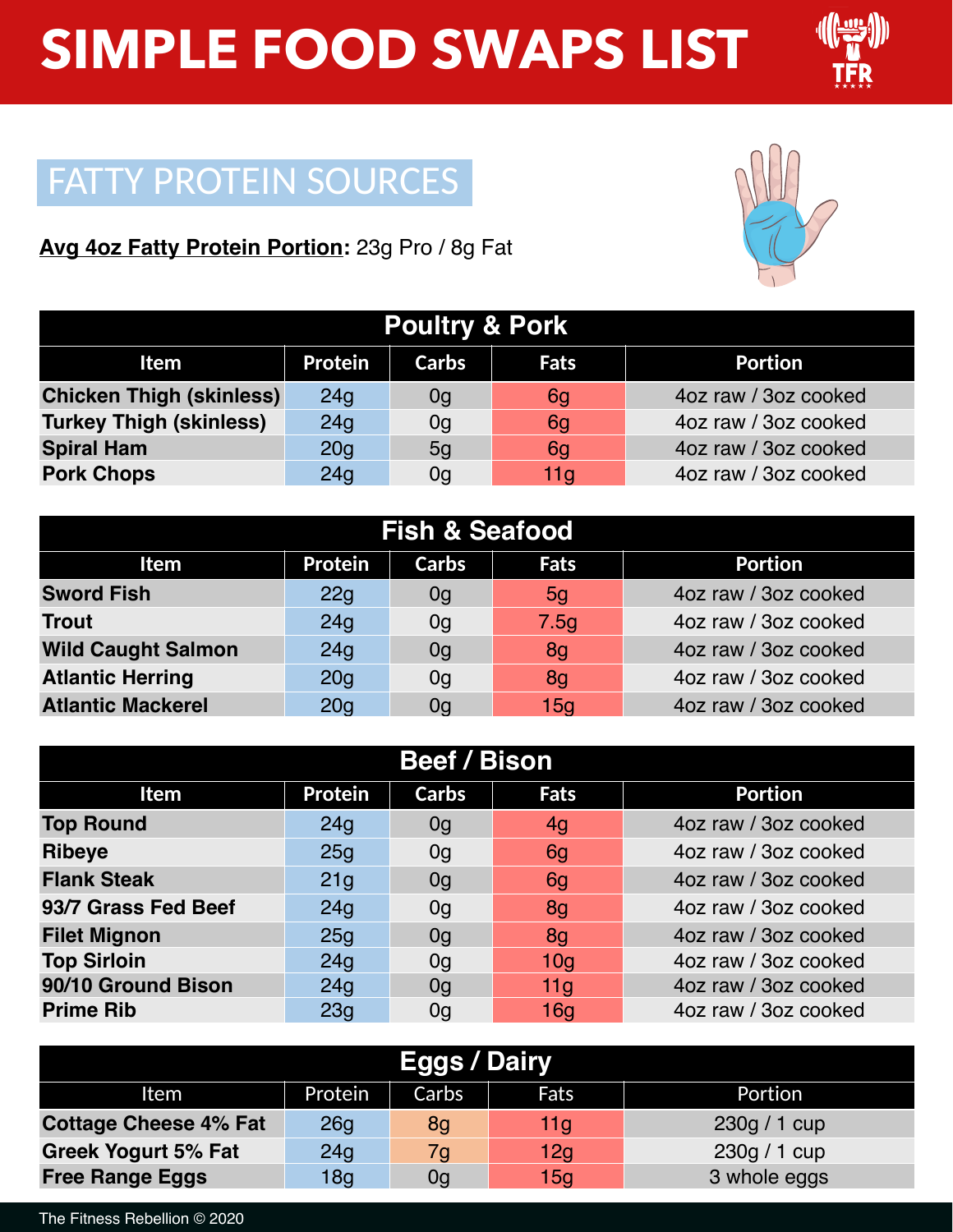### CARB SOURCES

#### **Avg 5.25oz / 155g Starchy Veggie Portion:** 25g Carb / 4g Pro

**Avg 1.2oz / 34g Grain Portion:** 25g Carb / 3g Pro

| <b>Starchy Vegetables</b> |                  |                 |                |                       |  |  |
|---------------------------|------------------|-----------------|----------------|-----------------------|--|--|
| Item                      | <b>Protein</b>   | <b>Carbs</b>    | <b>Fats</b>    | <b>Portion</b>        |  |  |
| <b>Navy Beans</b>         | 9.5 <sub>g</sub> | 25g             | 0 <sub>q</sub> | 1.5oz / 40g uncooked  |  |  |
| <b>Lentils</b>            | 11g              | 25g             | 0 <sub>g</sub> | 1.5oz / 40g uncooked  |  |  |
| <b>Plantains</b>          | 1g               | 25g             | 0 <sub>g</sub> | 2.5oz / 70g uncooked  |  |  |
| Yams                      | 2g               | 25g             | 0g             | 3.5oz / 90g uncooked  |  |  |
| <b>Potato</b>             | 2g               | 25g             | 0 <sub>q</sub> | 4.5oz / 140g uncooked |  |  |
| <b>Sweet Potato</b>       | 2g               | 25g             | 0q             | 4.5oz / 140g uncooked |  |  |
| Corn                      | 3q               | 25 <sub>g</sub> | 0 <sub>q</sub> | 4.5oz / 140g uncooked |  |  |
| <b>Butternut Squash</b>   | 2g               | 25 <sub>g</sub> | 0g             | 7.5oz / 220g uncooked |  |  |
| <b>Carrots</b>            | 2.5 <sub>g</sub> | 25g             | 0g             | 9.5oz / 275g uncooked |  |  |
| <b>Pumpkin</b>            | 4q               | 25q             | 0q             | 14oz / 400q uncooked  |  |  |

| <b>Grains</b>            |                  |                 |                  |                       |  |
|--------------------------|------------------|-----------------|------------------|-----------------------|--|
| Item                     | <b>Protein</b>   | <b>Carbs</b>    | Fats             | <b>Portion</b>        |  |
| <b>White Rice</b>        | 2g               | 25 <sub>q</sub> | 0g               | 1oz / 30g uncooked    |  |
| <b>Brown Rice</b>        | 2g               | 25q             | 0 <sub>q</sub>   | 1oz / 30g uncooked    |  |
| <b>Brown Rice Pasta</b>  | 2g               | 25 <sub>q</sub> | 0g               | 1.25oz / 35g uncooked |  |
| <b>Whole Grain Pasta</b> | 2g               | 25 <sub>q</sub> | 0g               | 1.25oz / 35g uncooked |  |
| <b>Amaranth</b>          | 5 <sub>q</sub>   | 25 <sub>q</sub> | 2.5g             | 1.25oz / 35g uncooked |  |
| <b>Steel Cut Oats</b>    | 4.5 <sub>q</sub> | 25g             | 2q               | 1.25oz / 35g uncooked |  |
| Quinoa                   | 6g               | 25 <sub>g</sub> | 2.5 <sub>g</sub> | 1.5oz / 40g uncooked  |  |

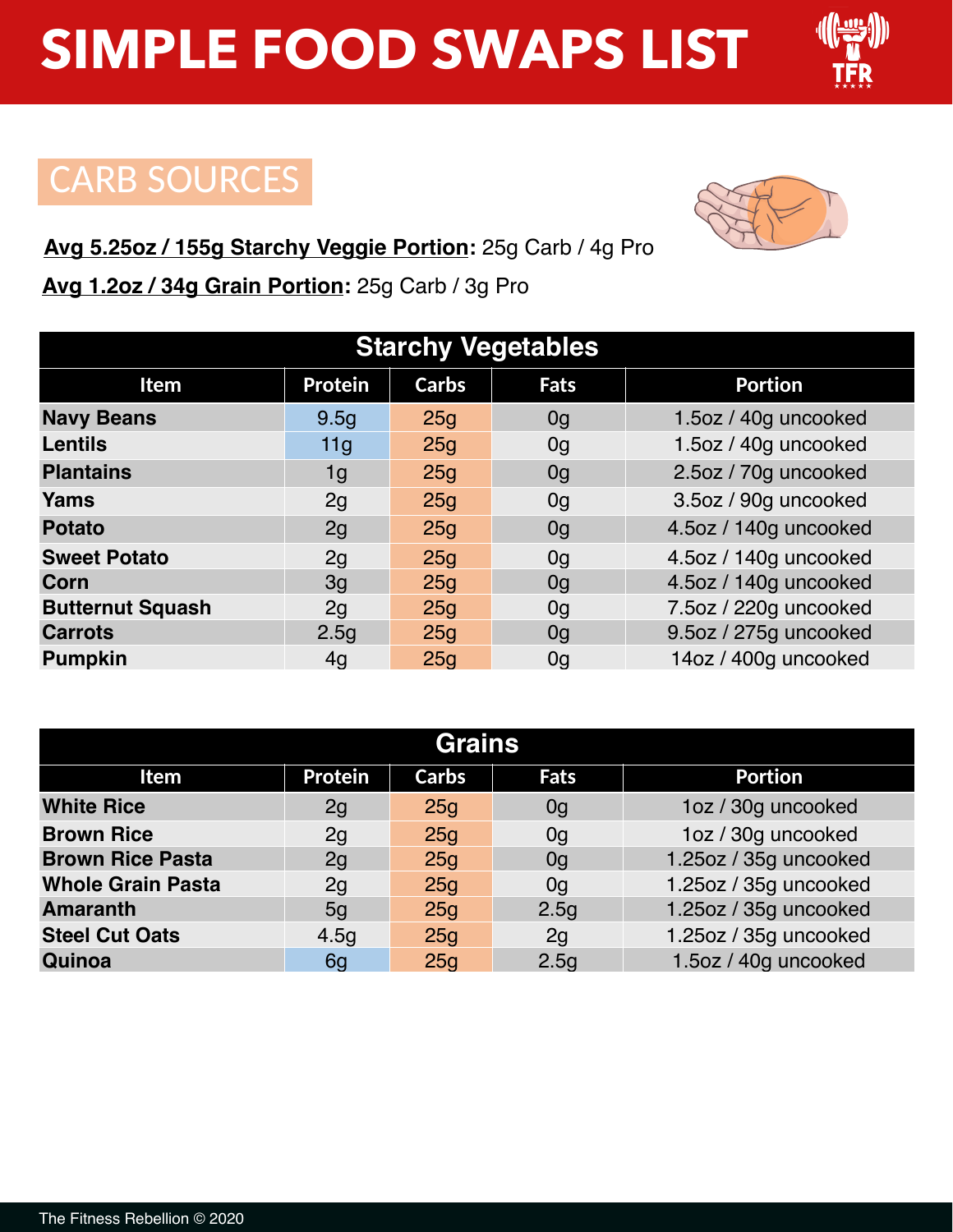

### CARB SOURCES



#### **Avg 7.25 oz / 215g Fruit Portion:** 25g Carb

| <b>Fruits</b>             |                |                 |                |                            |  |  |
|---------------------------|----------------|-----------------|----------------|----------------------------|--|--|
| <b>Item</b>               | <b>Protein</b> | <b>Carbs</b>    | Fats           | <b>Portion</b>             |  |  |
| <b>Banana</b>             | 0g             | 25g             | 0 <sub>g</sub> | 4 oz / 110g / 1 whole      |  |  |
| <b>Grapes</b>             | 0 <sub>g</sub> | 25g             | 0 <sub>g</sub> | 5 oz / 140g                |  |  |
| <b>Cherries</b>           | 0 <sub>g</sub> | 25g             | 0g             | 5.5 oz / 150g              |  |  |
| <b>Mango</b>              | 0 <sub>g</sub> | 25g             | 0 <sub>q</sub> | 5.5 oz / 150g              |  |  |
| <b>Pear</b>               | 0 <sub>g</sub> | 25g             | 0 <sub>g</sub> | 6 oz / 160g / 1 whole      |  |  |
| <b>Kiwi</b>               | 0 <sub>g</sub> | 25 <sub>q</sub> | 0g             | 6 oz / 175g                |  |  |
| <b>Pineapple</b>          | 0 <sub>g</sub> | 25g             | 0g             | 6.5 oz / 200g              |  |  |
| <b>Blueberries</b>        | 0 <sub>g</sub> | 25g             | 0 <sub>g</sub> | 6.5 oz / 200g              |  |  |
| <b>Apple</b>              | 0 <sub>g</sub> | 25g             | 0 <sub>g</sub> | 6.5 oz / 175g / 1 whole    |  |  |
| Orange                    | 0 <sub>g</sub> | 25g             | 0 <sub>g</sub> | 7.5 oz / 225g / 1.25 whole |  |  |
| <b>Raspberries</b>        | 0 <sub>q</sub> | 25 <sub>q</sub> | 0 <sub>g</sub> | 7.5 oz / 225g              |  |  |
| <b>Blackberries</b>       | 0g             | 25g             | 0g             | 8.5 oz / 240g              |  |  |
| <b>Nectarines</b>         | 0 <sub>g</sub> | 25g             | 0 <sub>g</sub> | 8.5 oz / 240g / 1.5 whole  |  |  |
| <b>Peach</b>              | 0 <sub>g</sub> | 25g             | 0 <sub>g</sub> | 9 oz / 250g / 1.75 whole   |  |  |
| <b>Cantaloupe / Melon</b> | 0 <sub>q</sub> | 25g             | 0 <sub>g</sub> | 10 oz / 275g               |  |  |
| <b>Grapefruit</b>         | 0 <sub>g</sub> | 25g             | 0 <sub>g</sub> | 11 oz / 300g               |  |  |
| <b>Watermelon</b>         | 0 <sub>g</sub> | 25g             | 0g             | 12 oz / 325g               |  |  |
| <b>Strawberries</b>       | 0 <sub>g</sub> | 25g             | 0g             | 12 oz / 325g               |  |  |

| <b>Misc Grains / Convenience</b> |                 |                 |                 |                |  |
|----------------------------------|-----------------|-----------------|-----------------|----------------|--|
| Item                             | <b>Protein</b>  | <b>Carbs</b>    | <b>Fats</b>     | <b>Portion</b> |  |
| <b>Whole Grain Bagel</b>         | 5 <sub>q</sub>  | 25q             | 0g              | 1/2 Bagel      |  |
| <b>Dave's Killer Bread</b>       | 2g              | 25q             | 2g              | 1 Slice        |  |
| <b>Ezekiel Bread</b>             | 6g              | 25q             | 1g              | 1.5 Slices     |  |
| <b>English Muffin</b>            | 2g              | 25q             | 0g              | 1 muffin       |  |
| <b>Mission Fajita Tortilla</b>   | 6g              | 30 <sub>q</sub> | 4q              | 2 Tortillas    |  |
| <b>Joseph's Pita Bread</b>       | 18 <sub>q</sub> | 27g             | 4.5g            | 3 Pitas        |  |
| <b>Granola</b>                   | 3 <sub>q</sub>  | 26g             | 3.5g            | 40q            |  |
| <b>Pancake / Waffle Mix</b>      | 2g              | 25q             | 0g              | 35g mix        |  |
| 70-85% Dark Chocolate            | 4g              | 25 <sub>g</sub> | 24 <sub>q</sub> | 2oz / 55g      |  |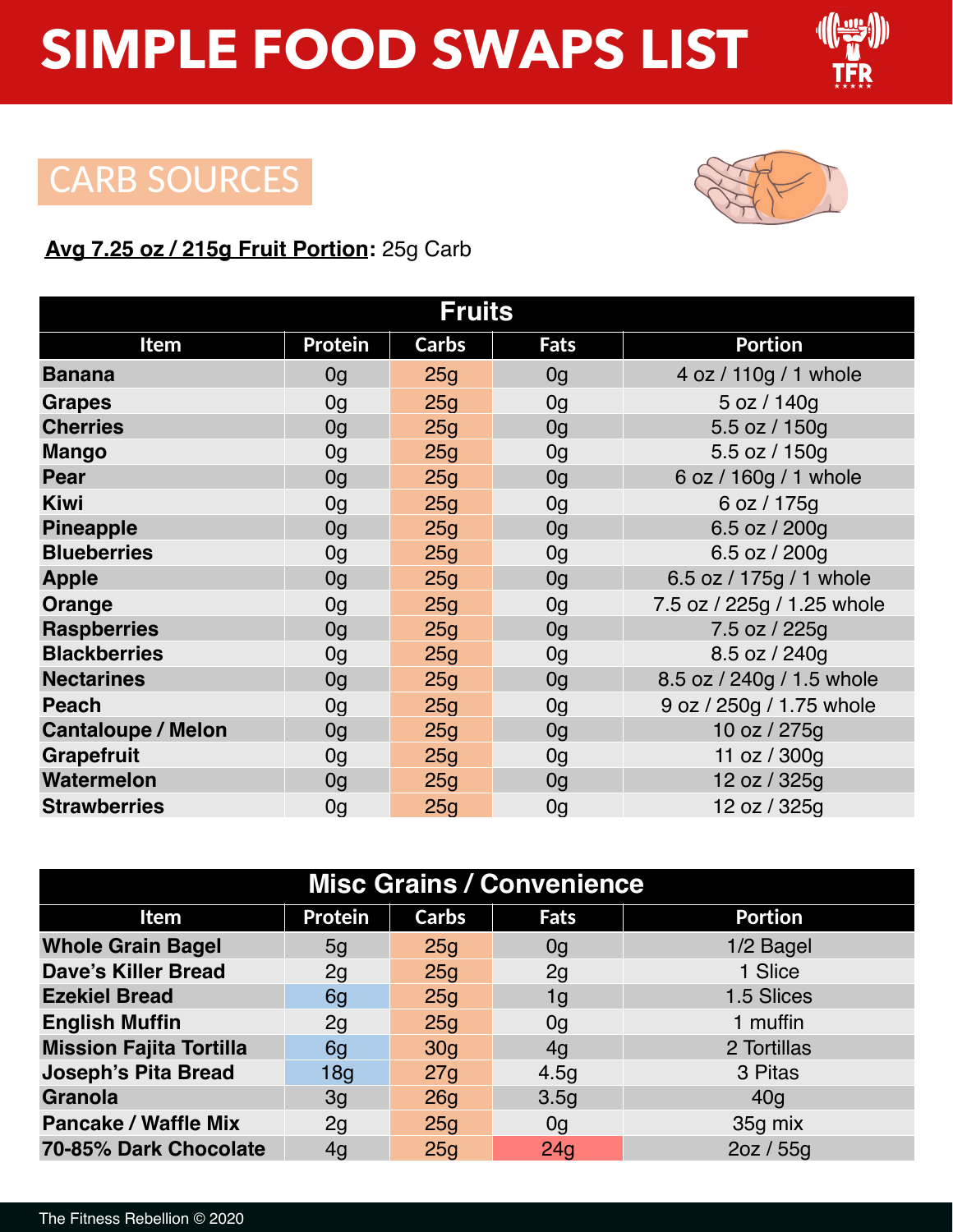

### FAT SOURCES

### **Avg 1.1 oz / 33g Nut Portion:** 15g Fat / 6g Pro / 8g Carb **Avg 1 TBSP / 16.5g Oil Portion:** 16g Fat



| <b>Nuts &amp; Seeds</b>     |                |                 |      |                |  |
|-----------------------------|----------------|-----------------|------|----------------|--|
| Item                        | <b>Protein</b> | <b>Carbs</b>    | Fats | <b>Portion</b> |  |
| <b>Pecans</b>               | 2g             | 3g              | 15q  | .75oz / 22g    |  |
| <b>Macadamia Nuts</b>       | 2g             | 3q              | 16q  | .75oz / 22g    |  |
| <b>Walnuts</b>              | 3g             | 3 <sub>q</sub>  | 14q  | .75oz / 22g    |  |
| <b>Almonds</b>              | 6g             | 6g              | 15q  | 1oz / 32g      |  |
| <b>Peanuts</b>              | 7g             | 4.5g            | 14q  | 1oz / 32g      |  |
| <b>Natural Peanutbutter</b> | 8g             | 6g              | 16q  | 1oz / 32g      |  |
| <b>Natural Almondbutter</b> | 6g             | 6g              | 16q  | 1oz / 32g      |  |
| <b>Pistachios</b>           | 7g             | 10 <sub>q</sub> | 16q  | 1.25oz / $35g$ |  |
| <b>Cashews</b>              | 7g             | 10 <sub>q</sub> | 16q  | 1.25oz / 35g   |  |
| <b>Chia Seeds</b>           | 7g             | 22g             | 16q  | 1.75oz / 50g   |  |
| <b>Flax Seeds</b>           | 11g            | 16 <sub>q</sub> | 16q  | 1.75oz / 50g   |  |

| <b>Oils</b>              |                |                |                 |                |  |
|--------------------------|----------------|----------------|-----------------|----------------|--|
| Item                     | <b>Protein</b> | <b>Carbs</b>   | Fats            | <b>Portion</b> |  |
| <b>Olive Oil</b>         | 0g             | 0g             | 16q             | 1 TBSP / 16g   |  |
| <b>Coconut Oil</b>       | 0g             | 0g             | 16q             | 1 TBSP / 16g   |  |
| <b>Macadamia Nut Oil</b> | 0g             | 0g             | 16q             | 1 TBSP / 16g   |  |
| <b>Avocado Oil</b>       | 0g             | 0g             | 16q             | 1 TBSP / 16g   |  |
| <b>Grapeseed Oil</b>     | 0g             | 0 <sub>q</sub> | 16q             | 1 TBSP / 16g   |  |
| <b>Sesame Oil</b>        | 0g             | 0g             | 16q             | 1 TBSP / 16g   |  |
| <b>Ghee</b>              | 0g             | 0g             | 16q             | 1 TBSP / 16g   |  |
| <b>Grass-fed Butter</b>  | 0g             | 0g             | 17 <sub>q</sub> | 1.5 TBSP / 20g |  |

| Misc                    |                |                 |                 |                |  |
|-------------------------|----------------|-----------------|-----------------|----------------|--|
| Item                    | <b>Protein</b> | <b>Carbs</b>    | <b>Fats</b>     | <b>Portion</b> |  |
| <b>Grass-fed Cheese</b> | 12.5g          | 1g              | 16 <sub>g</sub> | 1.75oz / 50g   |  |
| <b>Coconut milk</b>     | 1.5q           | 3.5q            | 16 <sub>q</sub> | 2.25oz / 65g   |  |
| <b>Olives</b>           | 1g             | 4g              | 16 <sub>q</sub> | 3.5oz / 100g   |  |
| <b>Avocado</b>          | 2g             | 10 <sub>q</sub> | 16 <sub>q</sub> | 4oz / 200g     |  |

The Fitness Rebellion © 2020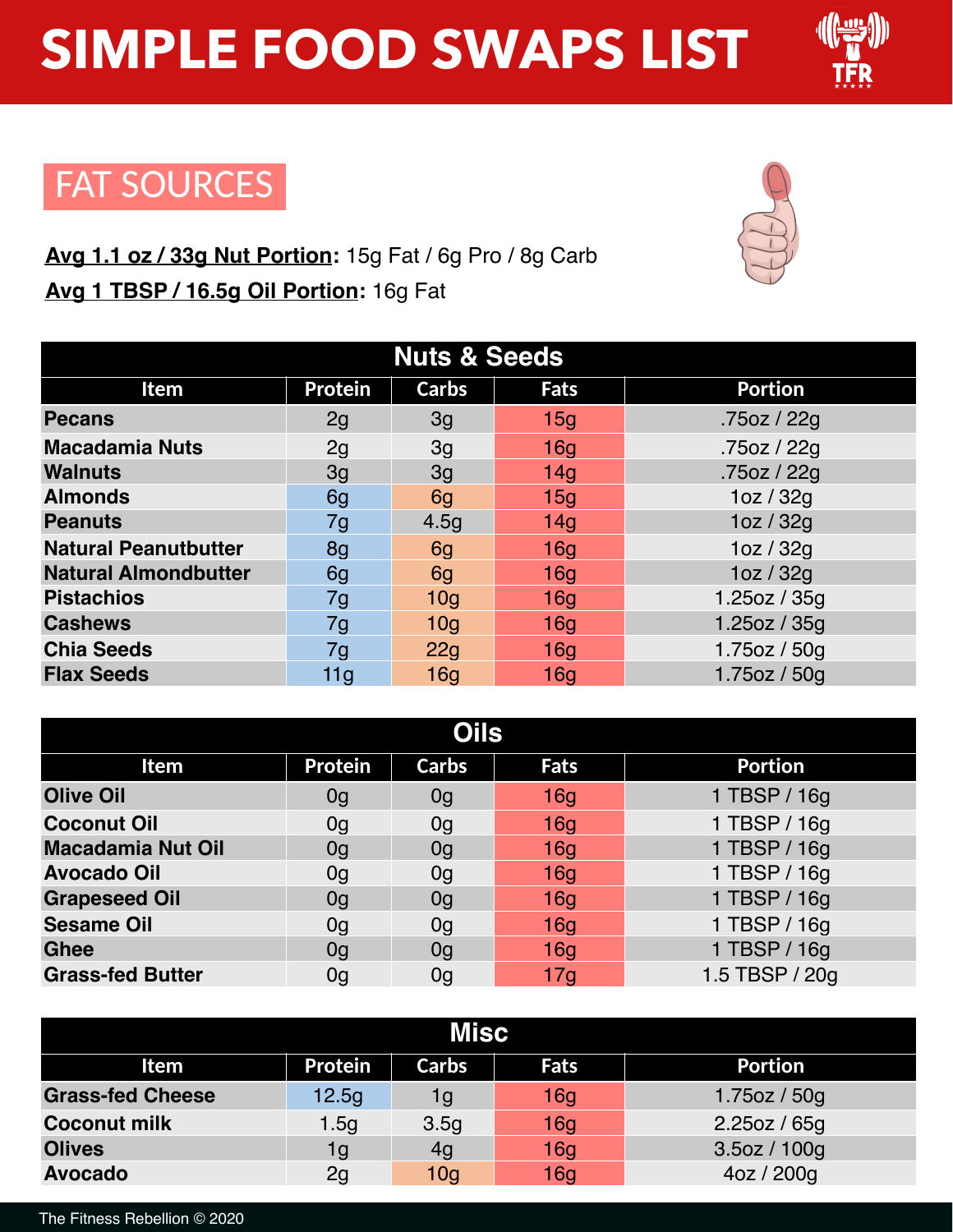## NON STARCHY VEGGIES

|  |  | Avg 1 Cup / 100g Veggies: 5.8g Carbs / 1.5g Pro |
|--|--|-------------------------------------------------|
|  |  |                                                 |

| <b>Non Starchy Veggies</b> |                |              |                |                       |  |
|----------------------------|----------------|--------------|----------------|-----------------------|--|
| <b>Item</b>                | <b>Protein</b> | <b>Carbs</b> | <b>Fats</b>    | <b>Portion</b>        |  |
| <b>Onion</b>               | 1g             | 16q          | 0 <sub>g</sub> | 1 cup / 100g Uncooked |  |
| <b>Beets</b>               | 2g             | 13g          | 0g             | 1 cup / 100g Uncooked |  |
| <b>Brussel Sprouts</b>     | 3g             | 8g           | 0 <sub>g</sub> | 1 cup / 100g Uncooked |  |
| <b>Broccoli</b>            | 2.5g           | 6g           | 0 <sub>g</sub> | 1 cup / 100g Uncooked |  |
| <b>Peppers</b>             | 1.5g           | 7g           | 0 <sub>g</sub> | 1 cup / 100g Uncooked |  |
| <b>Green Beans</b>         | 2g             | 7g           | 0 <sub>g</sub> | 1 cup / 100g Uncooked |  |
| <b>Tomatoes</b>            | 1.5q           | 7g           | 0 <sub>g</sub> | 1 cup / 100g Uncooked |  |
| <b>Asparagus</b>           | 3g             | 5g           | 0 <sub>g</sub> | 1 cup / 100g Uncooked |  |
| Cabbage                    | 1 <sub>g</sub> | 4g           | 0 <sub>g</sub> | 1 cup / 100g Uncooked |  |
| <b>Cucumber</b>            | 1g             | 4q           | 0 <sub>q</sub> | 1 cup / 100g Uncooked |  |
| <b>Zucchini</b>            | 1g             | 4g           | 0 <sub>g</sub> | 1 cup / 100g Uncooked |  |
| <b>Mushrooms</b>           | 2g             | 3g           | 0 <sub>q</sub> | 1 cup / 100g Uncooked |  |
| <b>Spinach</b>             | 1g             | 1g           | 0 <sub>g</sub> | 1 cup / 100g Uncooked |  |
| <b>Kale</b>                | 1g             | 1g           | 0 <sub>g</sub> | 1 cup / 100g Uncooked |  |
| Lettuce                    | 1g             | 1g           | 0 <sub>g</sub> | 1 cup / 100g Uncooked |  |

\*Note many of these non starchy veggies are high in fiber which is not easily digested in the body which means you are not actually getting the full carb content. For that reason I would not worry about tracking these items.